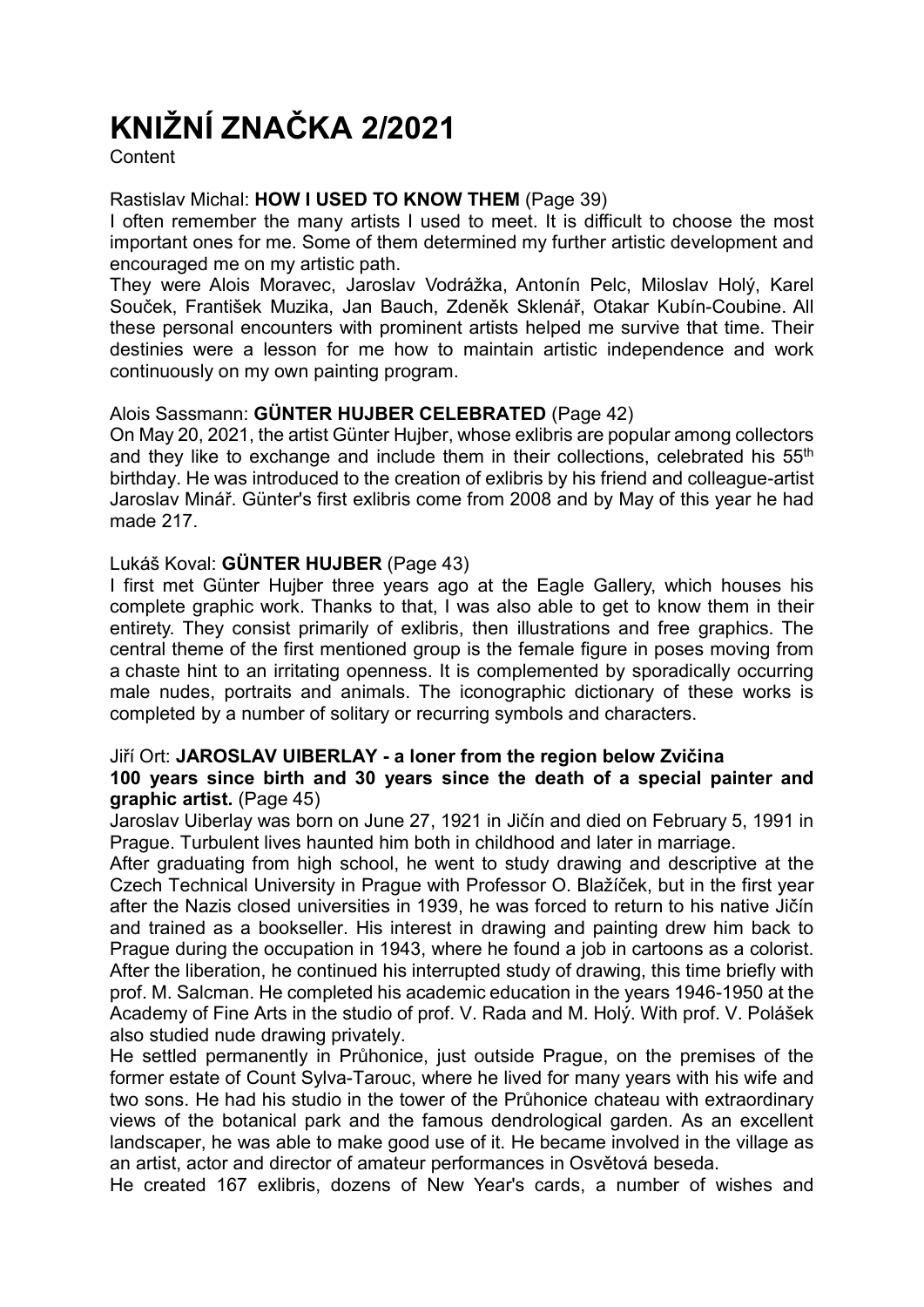announcements. They are mostly lithography, sometimes colored with chalk, and drypoints. His gravure opuses are sometimes gloomy and even oppressive.

# Jiří Ort: THE WORK OF THE JUBILANT JIŘÍ ANTONÍN ŠVENGSBÍR (1921–1983) (Page 48)

Jiří A. Švengsbír was born a hundred years ago on 19 April 1921 in Vokovice, then an independent village on the outskirts of Prague. Under the rule of Charles IV. there were vineyards. Even in the 1920s, Vokovice had a rural character.

He trained as an engraver at the Bäcker Engraving Institute in Smíchov.

After his apprenticeship, he worked for various small companies, where he became acquainted with the decoration of powder puffs, the production of embossed plastic stickers, ornaments on handguns, badges and medals. For a short time, he also worked at the Institute of Geography as a map draftsman. At the end of the 1940s, he studied graphics at the Academy of Arts, Architecture and Design in Prague with prof. Antonín Strnadel. He submitted the final work, The Work of Václav Hollar, and graduated with honors.

According to the list prepared by V. Bujárek and Ing. L. Rubáš (SSPE 1992) created 322 exlibris, approximately 300 New Year's cards, illustrated more than 30 books and engraved 250 postage stamps. He received a number of awards for his exlibris: 1963 Cannes, 1965 Paris, 1966 Olomouc, 1968 and 1978 Prague.

#### Martina Vyšohlídová: LEARN, SON, BE WISE! (Page 52)

School motifs in the exlibris collection of the National Museum Library.

In March this year, specifically on March 28, 2021, we commemorated 429 years since the birth of the teacher of nations Jan Amos Comenius. This year we are in the middle of three years of national celebrations: 430 years since the birth and 350 years since the death of J. A. Comenius. The originally planned rich program of celebrations has moved to the virtual world (more on comenius350.cz). The National Museum also contributed to the celebrations. Already in 2019, the Library of the National Museum organized the exhibition Learn, to be Wise! Orbis pictus over the ages. On the portal www.eSbírka.cz you will find a virtual exhibition To school! presenting historical photographs, school models and aids. Another contribution to the celebrations is this brief treatise on school motifs on exlibris. In the extensive collections of the Library of the National Museum, I have so far discovered over thirty book marks with school motifs among the processed collection items.

# Jana Parýzková: FROM ANTIQUES DRAWERS

#### BOOK PLATE BY VÁCLAV RABAS (Page 56)

In the magazine Knižní značka 1/2020, I acquainted the reader with an unknown exlibris with a drawing by Toyen, which is supplemented by an overprint Z KNIHOVNY MUDRA MARIANA JELÍNKA A OLGY JELÍNKOVÉ. I recently acquired another utility bookplate with exactly the same overprint. A zincographic reproduction of a drawing of a woman scattering flowers is printed on thin paper obviously intended for gluing into a book, in the lower left corner there is a Rabas 47 signature in the drawing.

Marian Jelínek (1911−1997) was the great-grandson of the writer Sofia Podlipská-Rottová along the lines of his mother. At the request of Hana Benešová, he was a participant in the medical council at the end of the life of President E. Beneš in 1948.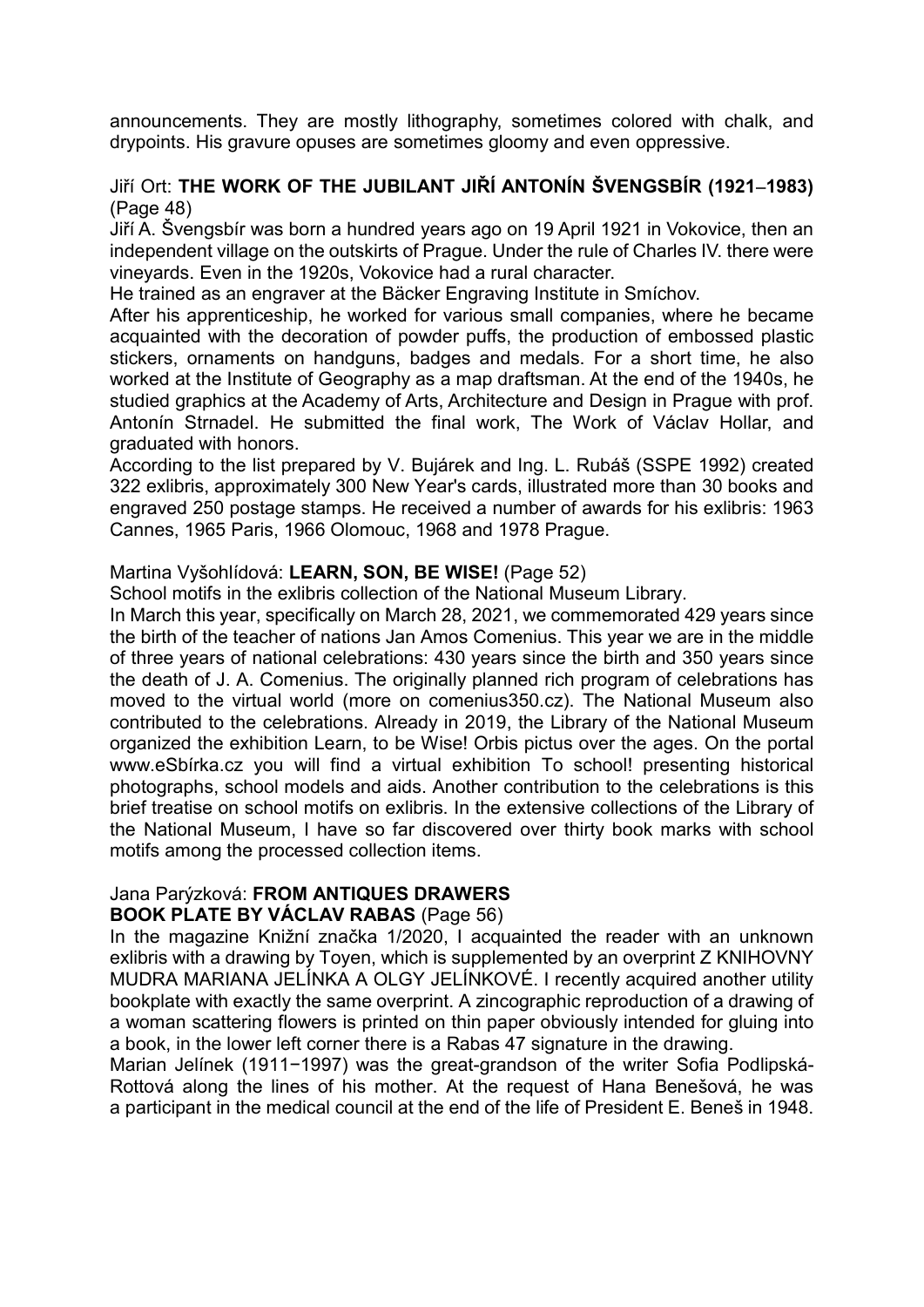#### Vladimír Pospíšil: ADAM SEBASTIAN HELCELET, ATHLETIC VICE-FIGHTER, AND EXLIBRIS (Page 56)

Adam S. Helcelet is a descendant of a well-known Brno cultural family. Anyone who has ever been interested in exlibris must have come across the name Mr. Ph. Mojmír Helcelet (1879−1959). Mojmír Helcelet's collection numbered 20,000 exlibris and 12,000 other graphics was sold in parts. One part of it was bought by the Moravian Gallery in the 1960s and is digitally processed. Another part of it was acquired in 1963 by Jan Benýšek (1910–1990) and is owned by the collector Zdeněk Benýšek. Adam S. Helcelet has toured the world with his sport, and his greatest achievements include silver and bronze finishes at the European Championships, fifth and eighth places at the World Championships and twelfth place at the Olympic Games in Rio.

#### Editors: The American Society of Exlibris Collectors and Designers invites you to its centenary celebration and World Congress!

11.–18. September 2022, Jack London Square, San Francisco Bay, Oakland, California. (Page 59)

#### Jan Langhammer: JOSEF DOLÍVKA, an honorary member of SSPE, died (Page 59)

Josef Dolívka was extraordinarily active, principled and sincere. Unforgettable are the SSPE congresses, which he prepared for us in Prostějov in 1995, 2000 and 2003 in the Duha cultural facility. The exhibitions accompanying the conventions were always of very high quality, the exhibitions of Josef Kábrt and Vladimír Pukl were beautiful. He understood organizational and exhibition activities as a mission and took for granted making the graphic and painting work of our outstanding artists available to the general public. He had a sincere friendship with many artists. He was stopped by illness and eventually death on March 17, 2021 at the age of 87.

His publishing activities were significant: articles in the magazine Knižní značka, congress bulletins, exhibition catalogs and especially the publication Artists of the Prostějov Region (2007).

He was the owner of countless exlibris and New Year's cards in his name from his favorite authors: Jiří Bouda, Anna Grmelová, Vladimír Komárek and Jindřich Pileček.

He was at the birth of the Club of Friends of Fine Arts in Prostějov and since 1988 he has been its chairman. The club published graphic sheets for its members, organized discussions with artists, memorial evenings and May meetings of collectors and friends of graphics.

#### Marie Moravcová: MEMORY OF JIŘÍ VINKLER (Page 61)

Jiří Vinkler, an art lover and organizer of a meeting in Moravská Třebová, died on March 28, 2021. He was born on January 8, 1944 in Stražisko near Prostějov. In Moravská Třebová, we are indebted to him for activities in the field of collecting, publishing graphics and educational activities. He was introduced to the graphics by MUDr. Ladislav Loubal and started collecting after meeting Vladimír Komárek, who created the first exlibris for him. Jiří then founded the SSPE circle in Moravská Třebová and was its leader.

Marie Rumlarová: Died Ing. Jiří SOUKUP, honorary member of SSPE (Page 61) On May 19, 2021died in Kouřim in the local Home for the Elderly, where he recently lived, Ing. Jiří Soukup. He drew and painted well, played sports, loved nature and horses, mastered the written word and his means of transport became a bicycle. He